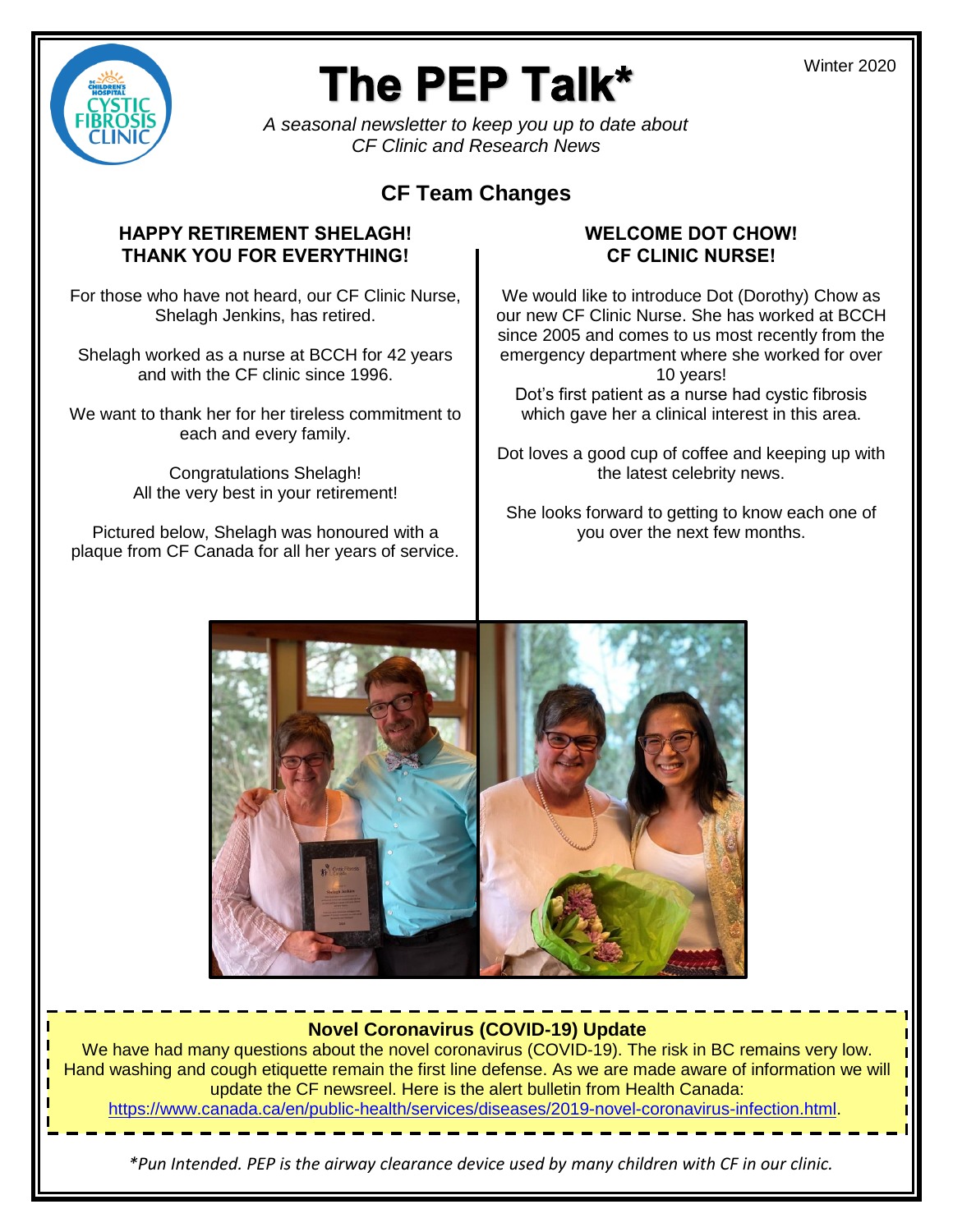# **RESEARCH NEWS**

#### **ASAP – CF**

The Respiratory Research team is excited to start the ASAP – CF study at BCCH. The study, which looks into the **A**ntibiotic treatment of **S**taphylococcus **A**ureus in stable **P**eople with **CF** (ASAP-CF), was devised and is being run by Dr. Jonathan Rayment at both BCCH and Sick Kids Hospital in Toronto. This study will investigate whether two weeks of treatment with the antibiotic Cephalexin (also known as Keflex) is beneficial in clinically stable children with CF who have Methicillin-sensitive *Staphylococcus aureus* (MSSA) growth on their airway bacterial culture. The study will use Multiple Breath Washout (MBW) testing, as a way to measure changes in lung function throughout the trial. Eligible participants will be able to be randomized a maximum of two times to receive either Cephalexin or placebo for 14 days. A few of the key eligibility criteria for this study include:

- Between 3 and 16 years of age
- At least one episode of MSSA growth on airway culture in the past 24 months
- No other infections in the past 12 months
- No chronic daily antibiotic or systemic corticosteroid use within 28 days
- No known severe allergies to cephalexin, amoxicillin, ampicillin, cefadroxil, cefaclor, or cefprozil

\_\_\_\_\_\_\_\_\_\_\_\_\_\_\_\_\_\_\_\_\_\_\_\_\_\_\_\_\_\_\_\_\_\_\_\_\_\_\_\_\_\_\_\_\_\_\_\_\_\_\_\_\_\_\_\_\_\_\_\_\_\_\_\_\_\_\_\_\_\_\_\_\_\_\_\_\_\_\_\_\_\_\_\_\_

If you have any questions or are interested in participating in this exciting study, please contact Research Coordinator Fareeha Khan, at 604-875-2345 ext 2928 or fareeha.khan@bcchr.ca.

#### Multiple Breath Washout (MBW) Testing

#### **What is MBW testing?**

MBW, testing, is a technique of measuring lung function that has existed for decades, and has recently re-emerged in the literature because of its extreme sensitivity to the small airways disease that is seen in early CF lung disease.

#### **What does MBW test?**

The lungs take in air, extract the oxygen that keeps us alive, and expel carbon dioxide, which the body cannot use. In people with lung damage, there may be pockets of the lungs that can do this well, and other pockets of the lungs that don't work as well. MBW can measure how effectively gases mix inside the lungs and how evenly this mixing is distributed throughout the lungs. Structural damage and inflammation in lung disease is patchy and results in uneven distribution of gas mixing in the lungs.

#### **Why are we interested in MBW testing?**

MBW is a very sensitive test, so it has a lot of potential to help us detect lung damage earlier than traditional tests. While spirometry is the most commonly used pulmonary function in respiratory medicine, many children with CF have evidence of structural lung abnormalities while having a normal FEV1 as tested by spirometry.

#### **How does it work?**

MBW testing is performed during quiet tidal breathing on subjects of all ages. Subjects begin the test by breathing in medical air, which consists of the same amounts of nitrogen and oxygen as the air we normally breathe. During the testing phase, the subject breathes in 100% oxygen, while slowly washing out the tracer gas (such as nitrogen) until the tracer gas is a fraction of its starting concentration. This determines how much the subject had to breathe in order to reduce the tracer gas to a target value. The greater the impairment of gas mixing due to lung disease, the slower the rate of tracer gas clearance.

There is, however, much that we don't know about this testing modality: how can/should it be used in a clinical setting? What constitutes a significant change between visits? Should a significant change in MBW outcomes prompt a change in clinical management? Through industry-initiated clinical trials and investigator-initiated studies, we hope to address these questions about this exciting new test. We're working to refine and improve its use for monitoring children with CF and other diseases that affect lung function. If you would like to take part of one of our registries that gathers information about this device, or if you have any questions about this testing, please contact your Respiratory Physician.



*A child performing MBW testing*